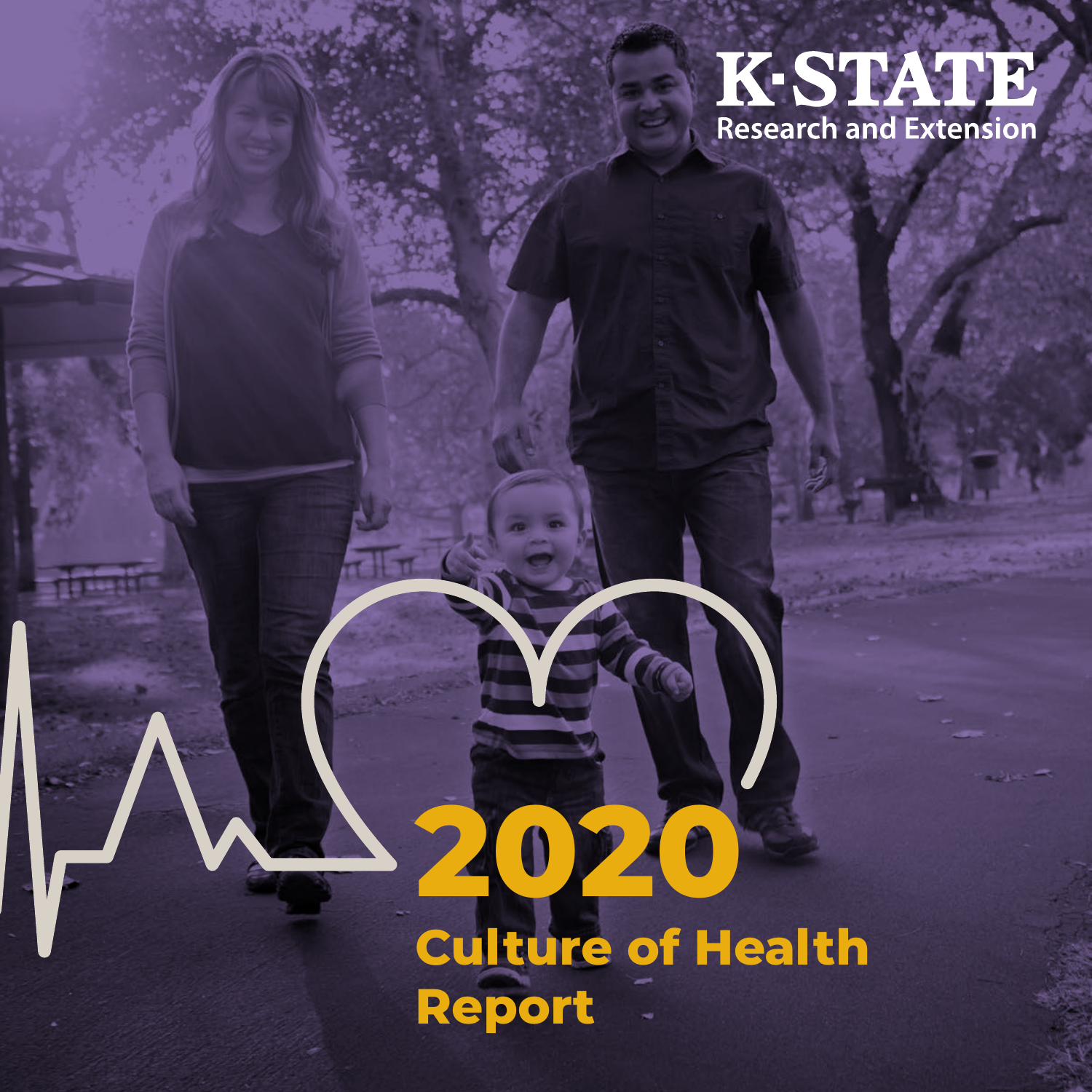## **Culture of Health explained**

K-State Research and Extension is working to build and sustain a culture of health across Kansas. A recent largescale initiative provided mini-grants to 31 teams who proposed communitybased strategies that would support the health and well-being of Kansans. The teams were comprised of extension agents and their community partners, including public health offices, hospitals, schools, libraries, cities, farmers' markets, coalitions, and more. This initiative was completed in August 2020.

**The Robert Wood Johnson Foundation describes a Culture of Health as a community where:**

- » **Health flourishes for all**
- » **Health is a social value**
- » **We have healthy environments in which to live, work, learn, and play**
- » **Health care doesn't burden the economy**
- » **We make proactive healthy choices**
- » **Health care is available to all**

*31 teams in the counties and districts highlighted in purple participated in Culture of Health projects.* 

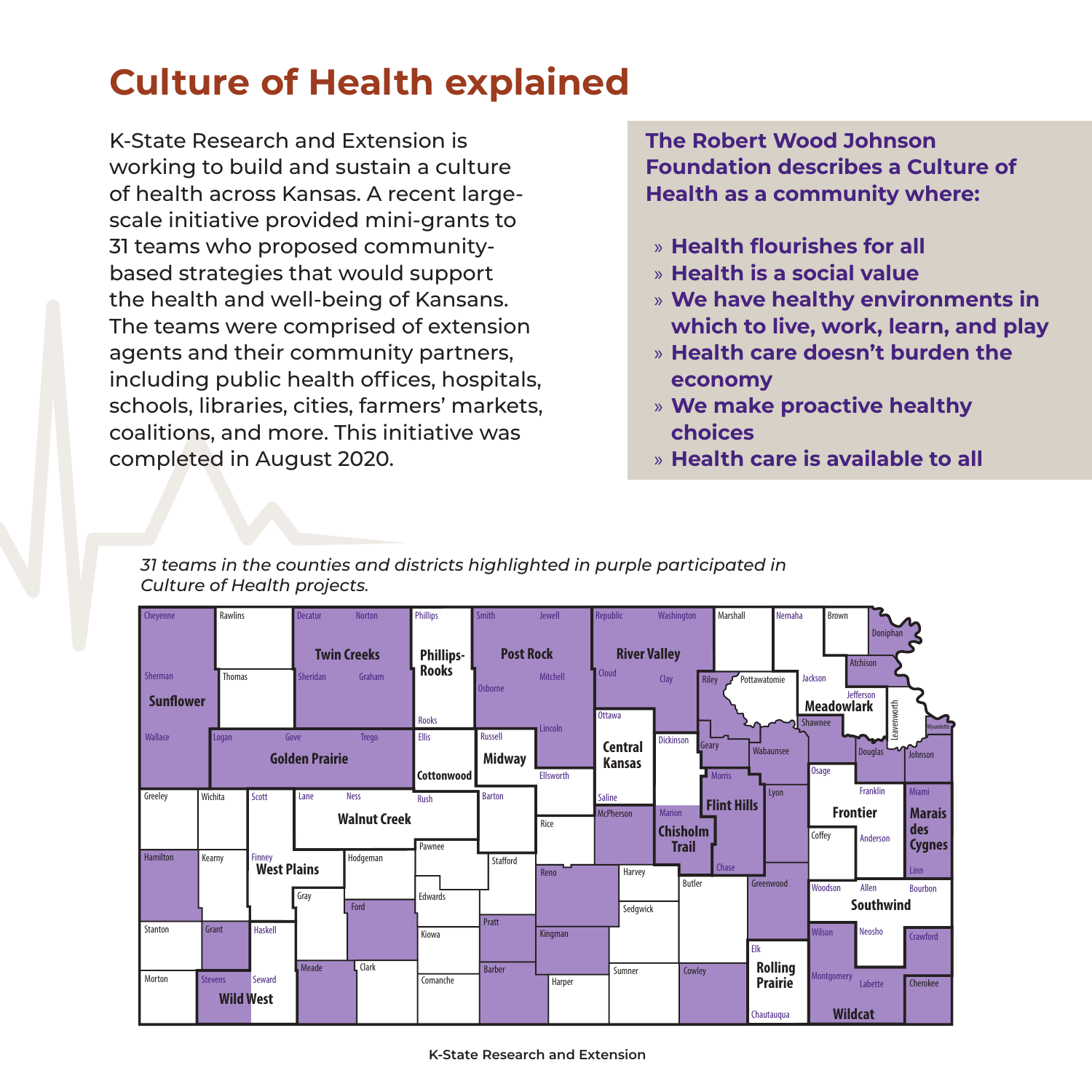## **Helping improve Kansas communities through…**

- » Community gardens
- » Micro-food pantries and blessing boxes
- » Water bottle filling stations in schools
- » Walking trails and sidewalks
- » Summer meal programs in rural communities
- » Installing exercise equipment in low-income housing areas
- » Providing behavioral health support to Kansas youth and adults and much more



**Initiatives served more than 24,000 Kansans**



*Student at Riverton Elementary School in Cherokee County refills his water bottle at fountain provided through Culture of Health funding.*



*New sidewalks were laid in Pratt County as a result of Culture of Health grants.*



*River Valley District utilized Culture of Health grants to create wellness boxes providing food access to underserved residents.*

Achieving a culture of health is a cultural shift that takes persistence, ongoing effort, fruitful partnerships, and funding. As an organization, K-State Research and Extension is dedicated to this ongoing pursuit. Our local teams have sustainability and growth plans in place. To-date, an additional \$840,045 has been secured by the local teams to further support or expand culture of health strategies.

#### *Together we can build a healthier Kansas.*